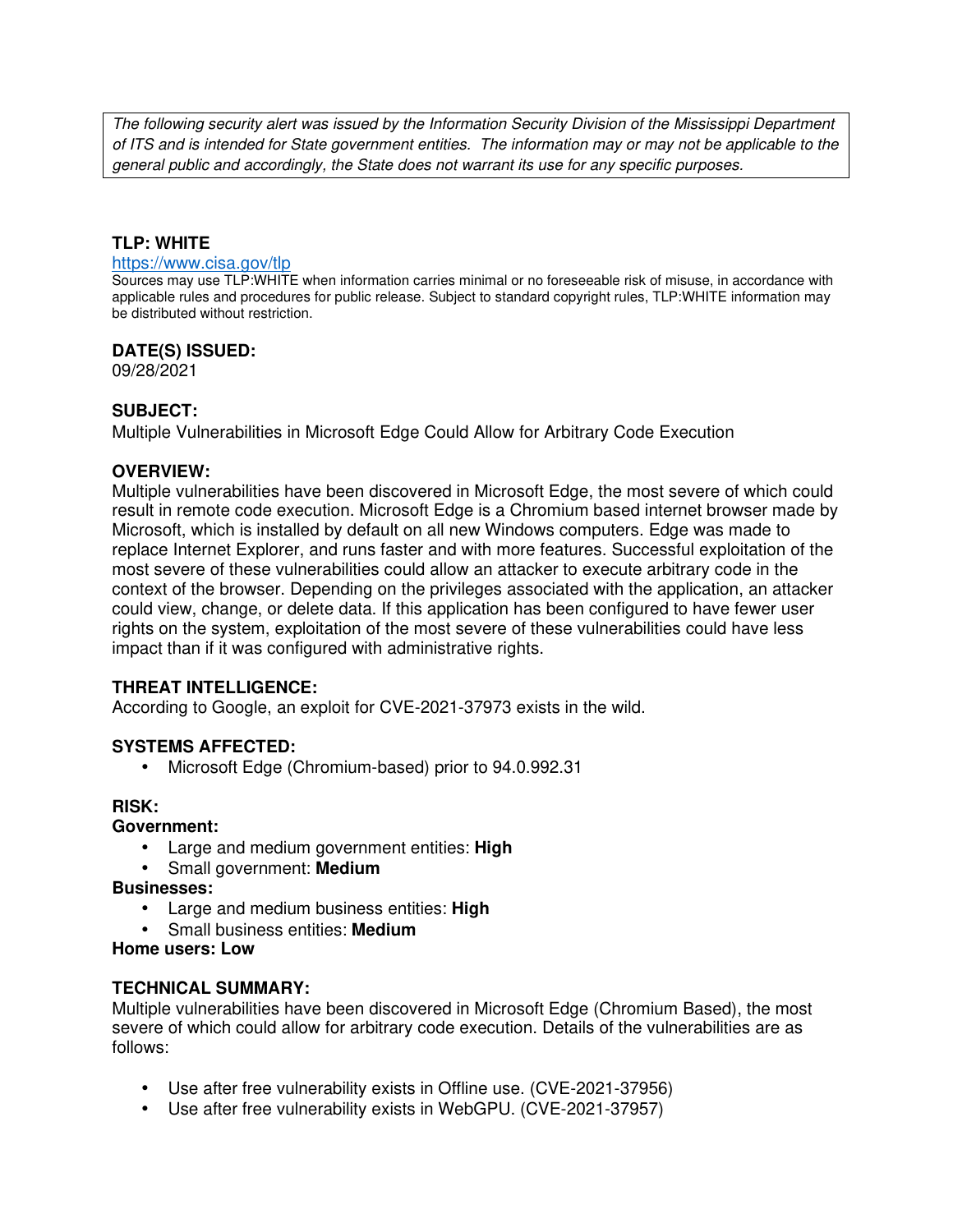- Inappropriate implementation vulnerability exists in Navigation. (CVE-2021-37958)
- Use after free vulnerability exists in Task Manager. (CVE-2021-37959)
- Inappropriate implementation vulnerability exists in Blink graphics. (CVE-2021-37960)
- Use after free vulnerability exists in Tab Strip. (CVE-2021-37961)
- Use after free vulnerability exists in Performance Manager. (CVE-2021-37962)
- Side-channel information leakage vulnerability exists in DevTools. (CVE-2021-37963)
- Inappropriate implementation vulnerability exists in ChromeOS Networking. (CVE-2021- 37964)
- Inappropriate implementation vulnerability exists in Background Fetch API. (CVE-2021- 37965)
- Inappropriate implementation vulnerability exists in Compositing. (CVE-2021-37966)
- Inappropriate implementation vulnerability exists in Background Fetch API. (CVE-2021- 37967)
- Inappropriate implementation vulnerability exists in Background Fetch API. (CVE-2021- 37968)
- Inappropriate implementation vulnerability exists in Google Updater. (CVE-2021-37969)
- Use after free vulnerability exists in File System API. (CVE-2021-37970)
- Incorrect security UI vulnerability exists in Web Browser UI. (CVE-2021-37971)
- Out of bounds read vulnerability exists in libjpeg-turbo. (CVE-2021-37972)
- Use after free vulnerability exists in Portals. (CVE-2021-37973)

Successful exploitation of the most severe of these vulnerabilities could allow an attacker to execute arbitrary code in the context of the browser. Depending on the privileges associated with the application, an attacker could view, change, or delete data. If this application has been configured to have fewer user rights on the system, exploitation of the most severe of these vulnerabilities could have less impact than if it was configured with administrative rights.

### **RECOMMENDATIONS:**

The following actions should be taken:

• Apply the security updates provided by Microsoft to vulnerable systems immediately after appropriate testing.

• Run all software as a non-privileged user (one without administrative privileges) to diminish the effects of a successful attack.

• Remind users not to visit un-trusted websites or follow links provided by unknown or untrusted sources.

- Inform and educate users regarding the threats posed by hypertext links contained in emails or attachments especially from un-trusted sources.
- Apply the Principle of Least Privilege to all systems and services.

### **REFERENCES:**

**Microsoft:**

https://msrc.microsoft.com/update-guide/

# **CVE:**

https://cve.mitre.org/cgi-bin/cvename.cgi?name=CVE-2021-37956 https://cve.mitre.org/cgi-bin/cvename.cgi?name=CVE-2021-37957 https://cve.mitre.org/cgi-bin/cvename.cgi?name=CVE-2021-37958 https://cve.mitre.org/cgi-bin/cvename.cgi?name=CVE-2021-37959 https://cve.mitre.org/cgi-bin/cvename.cgi?name=CVE-2021-37960